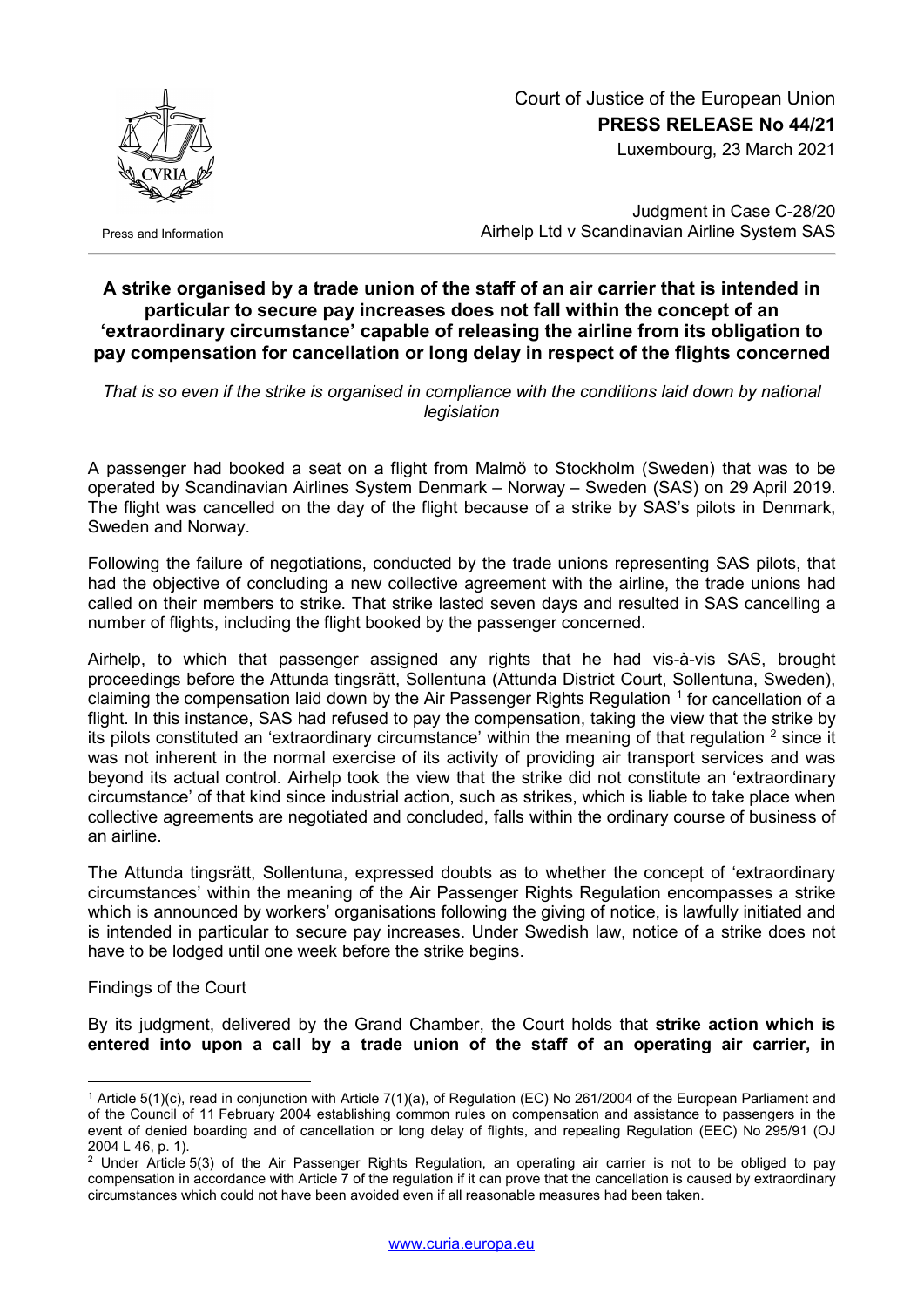**compliance with the conditions laid down by national legislation,** in particular the notice period imposed by it, which is intended to assert the demands of that carrier's workers and which is followed by a category of staff essential for operating a flight **does not fall within the concept of an 'extraordinary circumstance' within the meaning of the Air Passenger Rights Regulation.**

First of all, the Court points out that the concept of 'extraordinary circumstances' in the Air Passenger Rights Regulation refers to events which meet two cumulative conditions, the fulfilment of which must be assessed on a case-by-case basis, namely, first, they must not be inherent, by their nature or origin, in the normal exercise of an air carrier's activity and, second, they must be beyond its actual control. <sup>[3](#page-1-0)</sup> It also explains that that concept must be interpreted strictly, in view of the fact that, first, the regulation has the objective of ensuring a high level of protection for air passengers and, second, the exemption from the obligation laid down by the regulation to pay compensation constitutes a derogation from the principle that air passengers have the right to compensation.

Next, the Court examines whether a strike which is entered into upon a call by a trade union of the staff of an operating air carrier, in compliance with the notice period imposed by national legislation, which is intended to assert the demands of that carrier's workers and which is followed by one or more categories of staff whose presence is necessary to operate a flight is capable of constituting an 'extraordinary circumstance' within the meaning of the Air Passenger Rights Regulation.

As regards, in the first place, the question whether the strike at issue might be categorised as an event which is not inherent in the normal exercise of an air carrier's activity, the Court observes that the right to take collective action, including strike action, is a fundamental right, laid down in Article 28 of the Charter of Fundamental Rights of the European Union ('the Charter'). In that regard, the Court states that **a strike, as one of the ways in which collective bargaining may manifest itself, must be regarded as an event inherent in the normal exercise of the employer's activity**, irrespective of the particular features of the labour market concerned or of the national legislation applicable as regards implementation of that fundamental right. That interpretation must also apply where the employer is an operating air carrier, as measures relating to the working conditions and remuneration of the staff of such a carrier fall within the normal management of its activities. Therefore, **a strike whose objective is limited to obtaining from an air transport undertaking an increase in the pilots' salary, a change in their work schedules and greater predictability as regards working hours constitutes an event that is inherent in the normal exercise of that undertaking's activity, in particular where such a strike is organised within a legal framework.** 

So far as concerns, in the second place, the question whether the strike in question could be entirely beyond an air carrier's actual control, the Court points out, first, that, since the right to strike is a right of workers guaranteed by the Charter, a strike's launch is foreseeable for any employer, in particular where notice of the strike is given.

Second, since a strike is foreseeable for the employer, it retains control over events inasmuch as it has, in principle, the means to prepare for the strike and, as the case may be, mitigate its consequences. In that respect, like any employer, **an operating air carrier faced with a strike by its staff that is founded on demands relating to working and remuneration conditions cannot claim that it does not have any control over that action.**

Therefore, according to the Court, **a strike by the staff of an operating air carrier that is connected to demands relating to the employment relationship between the carrier and its staff that are capable of being dealt with through management-labour dialogue within the** 

<u>.</u>

<span id="page-1-0"></span><sup>&</sup>lt;sup>3</sup> See, to that effect, judgments of 22 December 2008, Wallentin-Hermann, [C-549/07,](http://curia.europa.eu/juris/documents.jsf?num=C-549/07) paragraph 23 (see also Press Release No [100/08\)](https://curia.europa.eu/jcms/upload/docs/application/pdf/2009-03/cp080100en.pdf); of 17 September 2015, *van der Lans*, [C-257/14,](http://curia.europa.eu/juris/documents.jsf?num=C-257/14) paragraph 36 (see also Press Release No [105/15\)](https://curia.europa.eu/jcms/upload/docs/application/pdf/2015-09/cp150105en.pdf); of 17 April 2018, *Krüsemann and Others*, C-195/17, C-197/17 to [C-203/17, C-226/17, C-228/17, C-254/17, C-274/17,](http://curia.europa.eu/juris/documents.jsf?num=C-195/17)  [C-275/17, C-278/17 to](http://curia.europa.eu/juris/documents.jsf?num=C-195/17) C-286/17 and C-290/17 to C-292/17, paragraphs 32 and 34 (see also Press Release No [49/18\)](https://curia.europa.eu/jcms/upload/docs/application/pdf/2018-04/cp180049en.pdf); and of 11 June 2020, *Transportes Aéros Portugueses*, [C-74/19,](http://curia.europa.eu/juris/documents.jsf?num=C-74/19) paragraph 37 (see also Press Release No [68/20\)](https://curia.europa.eu/jcms/upload/docs/application/pdf/2020-06/cp200068en.pdf).